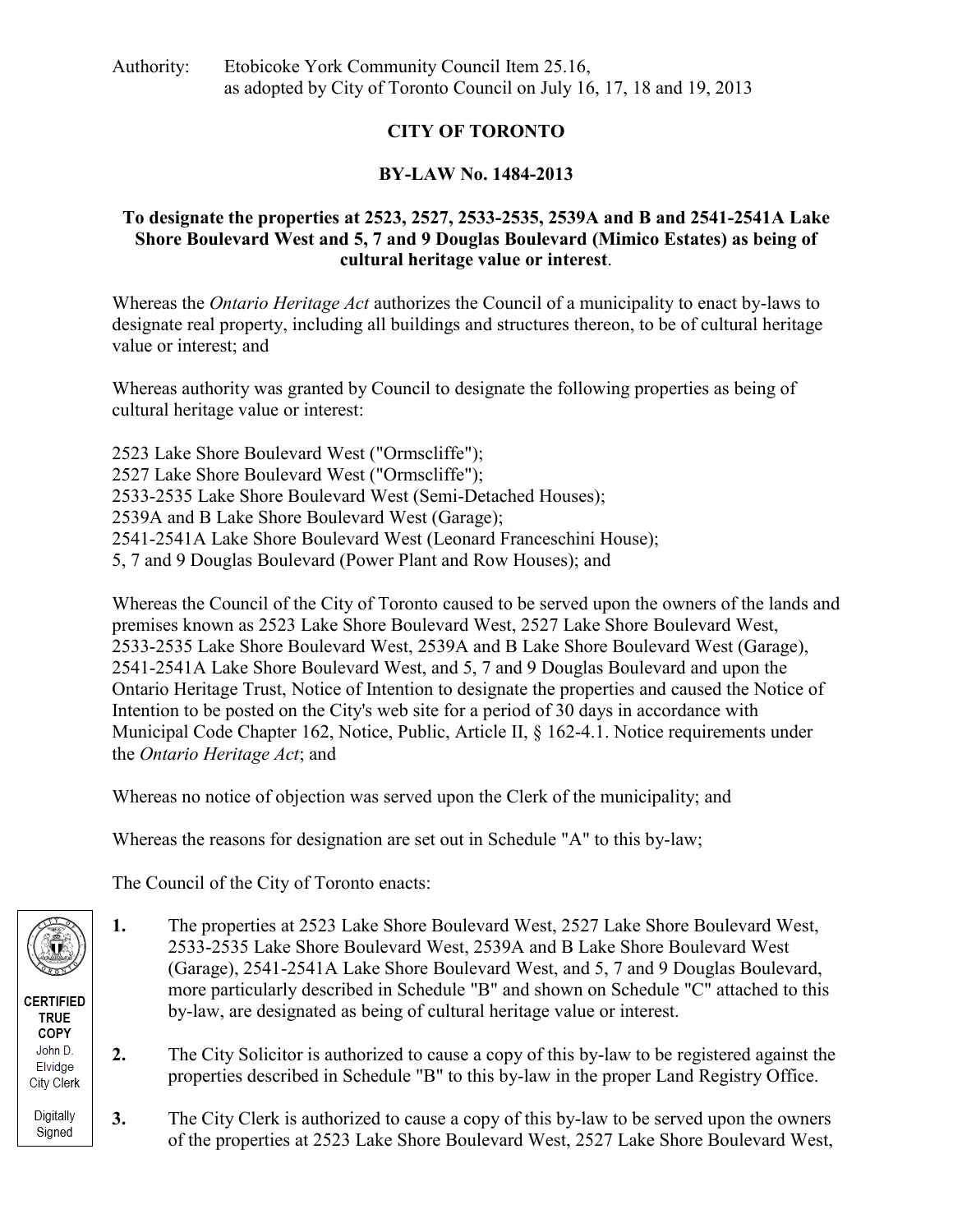2533-2535 Lake Shore Boulevard West, 2539A and B Lake Shore Boulevard West (Garage), 2541-2541A Lake Shore Boulevard West, and 5, 7 and 9 Douglas Boulevard and upon the Ontario Heritage Trust and to cause notice of this by-law to be posted on the City's web site for a period of 30 days in accordance with Municipal Code Chapter 162, Notice, Public, Article II, §162-4.1. Notice requirements under the *Ontario Heritage Act*.

Enacted and passed on November 15, 2013.

Frances Nunziata, Ulli S. Watkiss,

Speaker City Clerk

(Seal of the City)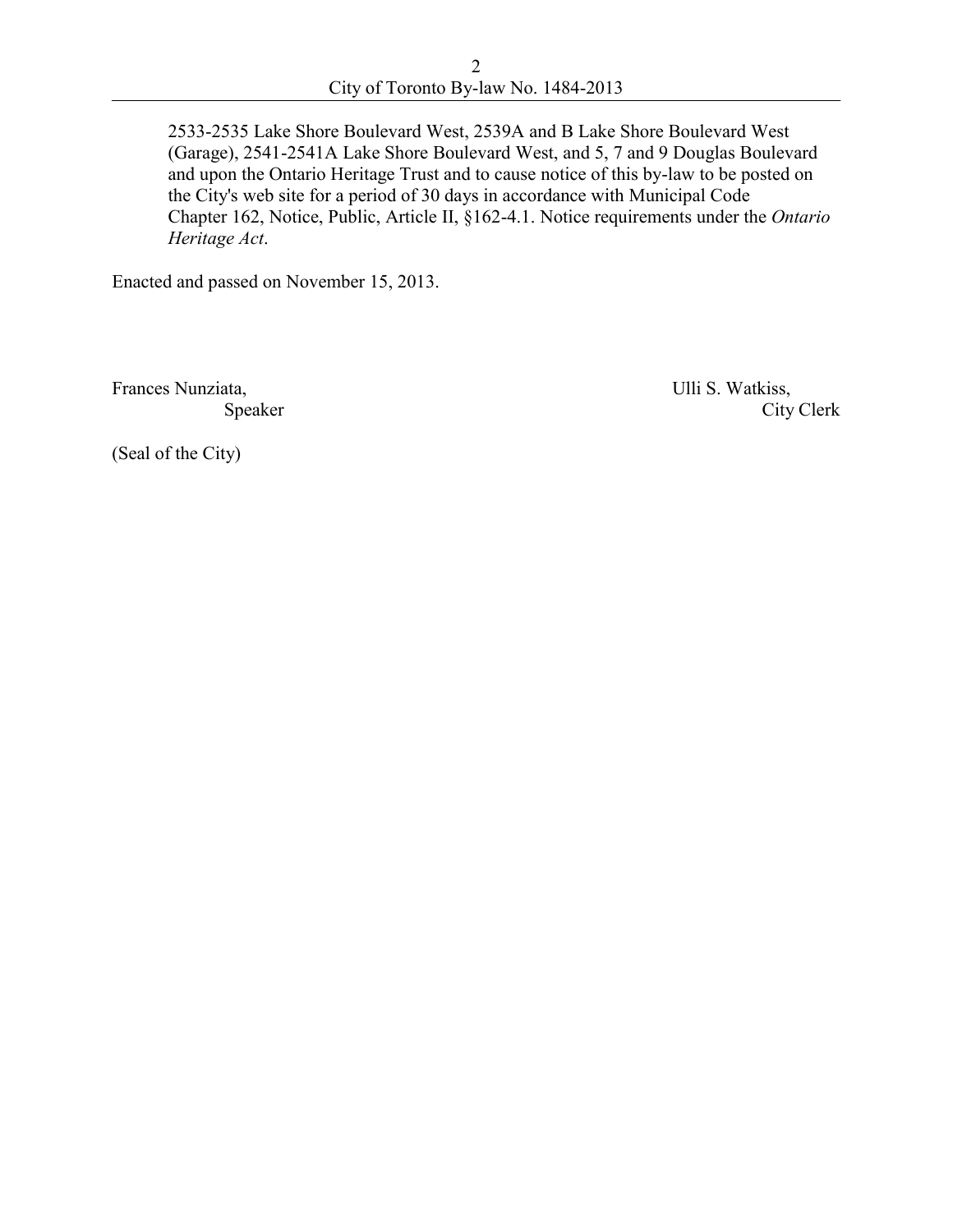#### **SCHEDULE "A"** REASONS FOR DESIGNATION STATEMENT OF SIGNFICANCE

#### Description

The properties on the southwest corner of Lake Shore Boulevard West and Douglas Boulevard containing the Mimico Estates of A. B. Ormsby and James Franceschini are worthy of designation under Part IV, Section 29 of the *Ontario Heritage Act* for their cultural heritage value, and meet the criteria for municipal designation prescribed by the Province of Ontario under the three categories of design, associative and contextual values. Developed between 1903 and 1940, the estates contain the main residence, five auxiliary buildings consisting of the Leonard Franceschini House, semi-detached houses, row houses, a garage, and a power plant, as well as landscape features.

#### Statement of Cultural Heritage Value

The Mimico Estates are a rare surviving example of a residential compound on the Lake Ontario shoreline in Etobicoke where "Ormscliffe", the main residence, is adjoined by a group of auxiliary structures, as well as remnants of the original landscaping.

The properties are associated with two important Toronto industrialists, Albert Benjamin Ormsby and James Franceschini. A producer of architectural metal products, Ormsby developed the first phase of the estate in the early 1900s, with the completion of the main residence (1910) and the landscape plan (pre-1923). An entrepreneur who founded a film company and a fruit distribution enterprise in California where he retired, Ormsby occupied the Mimico site with his wife, a leader in the feminist movement in the early  $20<sup>th</sup>$  century. Founder of the Dufferin Construction Company, Franceschini acquired the property in 1925, renaming the estate "Myrtle Villa", altering the main residence and adding buildings to the grounds where he established an equestrian centre (which no longer survives).

The Mimico Estates are integral to the understanding of the historical development of Mimico, which was founded as a model town for railway workers and evolved to include a residential enclave along the Lake Ontario shoreline where wealthy Torontonians constructed waterfront estates.

The properties are also associated with the career of Toronto architect F. H. Herbert, whose high-end residential commissions included Ormsby's Mimico estate house, "Ormscliffe." The designs for the residence influenced the materials and detailing on several of the auxiliary buildings that survive on the estate. The landscape plan was devised by the important Canadian landscape architects Dunington-Grubb, whose innumerable projects of note include the Oakes Theatre Garden in Niagara Falls and Toronto's University Avenue median.

Contextually, Ormsby and Franceschini's estates define, support and maintain the historical character of Mimico, where the area between Lake Shore Boulevard West and Lake Ontario was developed in the late  $19<sup>th</sup>$  and early  $20<sup>th</sup>$  century as the setting of lakefront estates. The Mimico Estates are historically linked to the site's surroundings, where a number of early  $20<sup>th</sup>$  century residences remain along Lake Shore Boulevard West, including the first house occupied by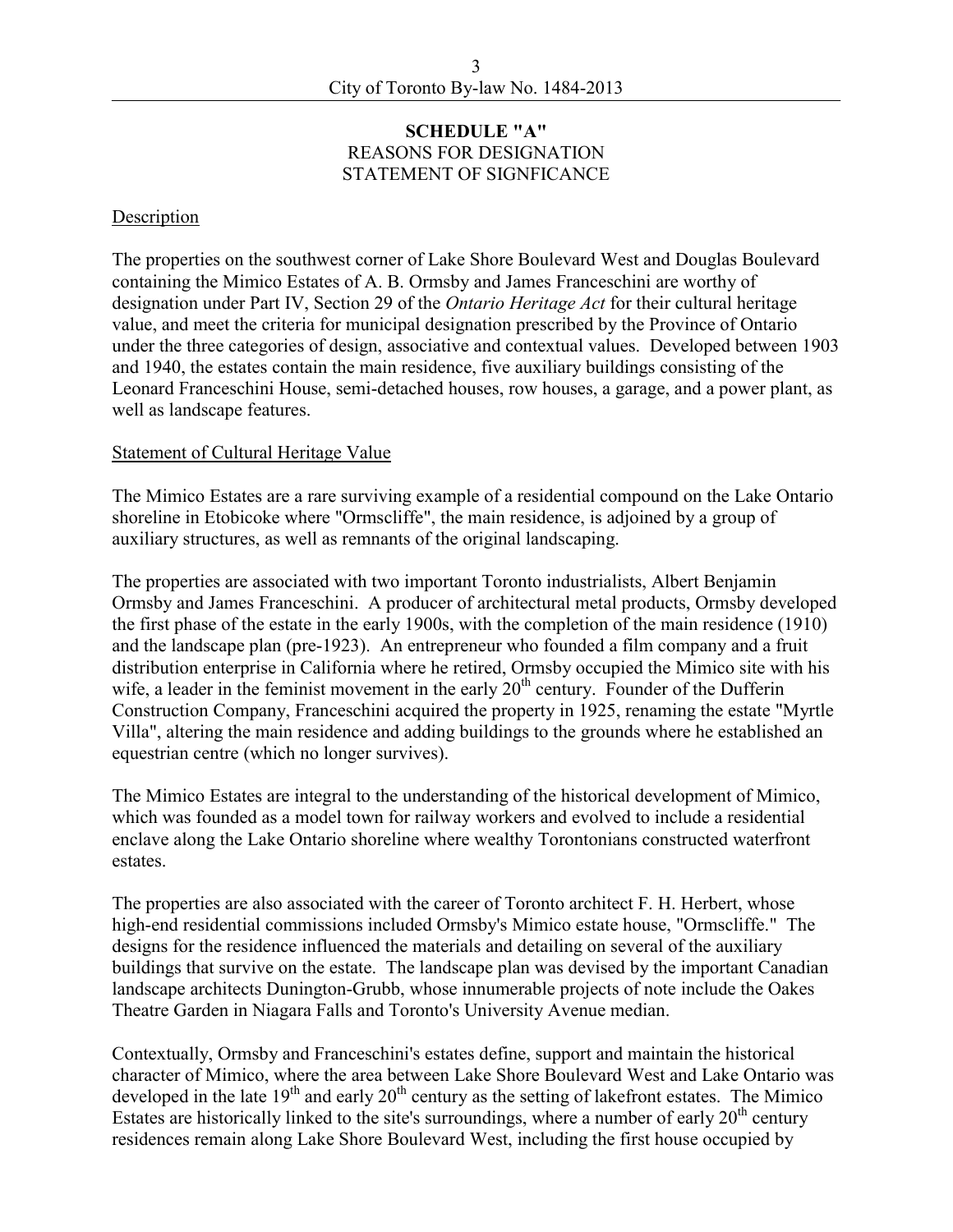distiller Lawrence J. McGuiness, Sr., at #2619, which is recognized on the City's heritage inventory.

## Heritage Attributes

The heritage attributes of the Mimico Estates are found on the surviving estate house, "Ormscliffe," the five surviving auxiliary buildings, and the remaining landscape features.

## 2523 and 2527 Lake Shore Boulevard West: "Ormscliffe"

- The detached house form building  $\bullet$
- The scale, form and massing of the  $2\frac{1}{2}$ -storey plan  $\bullet$
- The materials, with stone, stucco and wood  $\bullet$
- The steeply-pitched gable roof with extended eaves, dormers and, on the east and west ends, mock timbering
- The principal (north) façade, with the French doors, the mixture of flat-headed and segmental-arched window openings, the bay windows, and the window detailing with multi-paned sash windows and fanlights
- Protecting the north entry, the portico with fluted piers beneath an enclosed second-storey  $\bullet$ sun porch with gables and a balustrade
- The south elevation with a two-storey enclosed sun porch that overlooks the garden
- The fenestration on the side elevations (east and west), with quarter-round openings in the attic level
- The single-storey wing on the west end
- Attached to the southeast end of the main house, the garden wall with columns and  $\bullet$ round- arched openings with fanlights
- Directly south of the house, the garden that is enclosed by stone walls, with pillars and  $\bullet$ metal gates at the south end
- Along the south side of Lake Shore Boulevard West, the stone walls and gate with name plates initialled "MV" (for "Myrtle Villa")

### 2533-2535 Lake Shore Boulevard West: Semi-Detached Houses

- The pair of semi-detached house form buildings
- The scale, form and massing of the two-storey rectangular plan  $\bullet$
- The materials, with brick and wood  $\bullet$
- The truncated hip roof with a brick chimney  $\bullet$
- On the principal (north) three-bay facades, the pair of centrally-placed door openings under an open porch with treillage and, in the projecting outer bays, the single segmental-arched openings that extend above the eaves
- The remaining fenestration on the north façade and other elevations  $\bullet$

### 2539A and B Lake Shore Boulevard: Garage

- The detached garage  $\bullet$
- The scale, form and massing of the 1½ storey rectangular plan  $\bullet$
- The materials, with stucco, stone and wood  $\bullet$
- The truncated hip roof with segmental-arched dormers on all slopes $\bullet$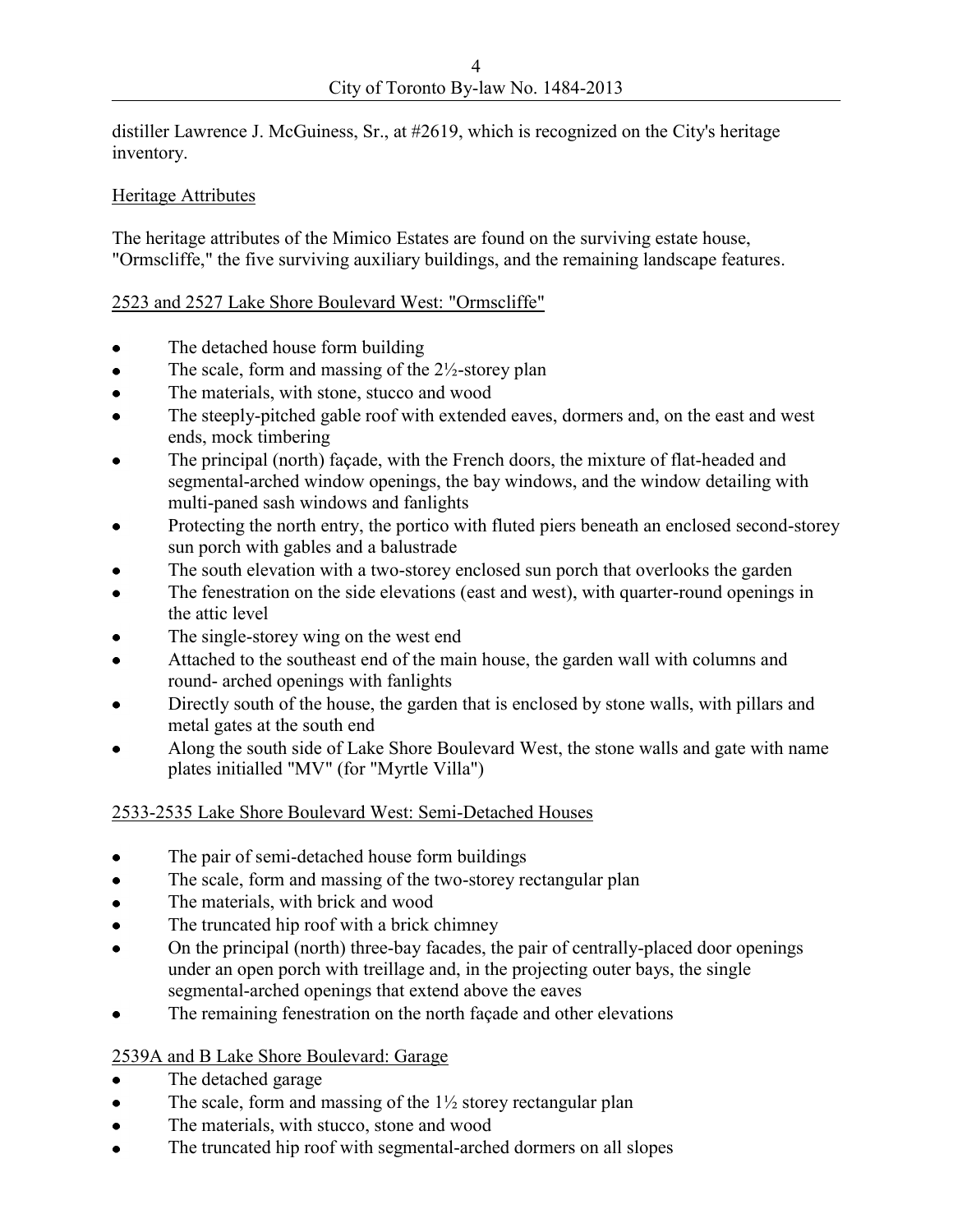The fenestration and door openings, the classical detailing, and the arched motifs on the north façade

# 2541-2541A Lake Shore Boulevard West: Leonard Franceschini House

- The single detached house form building  $\bullet$
- The scale, form and massing of the two-storey plan with a south wing  $\bullet$
- The materials, with brick, stone and wood  $\bullet$
- The gable roof with returned eaves, a brick chimney on the west end, and an extended  $\bullet$ shed-roof dormer with mock timbering on the north slope
- The principal (north) façade, which is organized into three bays with a central entrance
- The north entry, which is set in a round-arched surround with stone voussoirs and  $\bullet$ contains a panelled wood door, a fanlight, and three-quarter-length sidelights
- The fenestration, with segmental-arched and flat-headed openings, and bay windows on the north, east and west elevations
- The rear (south) wing, with a two-storey enclosed sun porch on the south wall

# 5 Douglas Boulevard: Power Plant

- The power plant, which is attached to the south end of the row houses at 7 and 9 Douglas  $\bullet$ Boulevard
- The scale, form and massing of the 1½-storey rectangular plan
- The materials, with stucco cladding  $\bullet$
- The gable roof, with a gabled dormer on the east slope  $\bullet$
- The principal (east) façade, which extends three bays with a central entrance between flat-headed window openings
- At the southwest corner, the tall brick chimney (smokestack)

# 7 and 9 Douglas Boulevard: Row Houses

- The three row houses, which are attached to the north end of the power plant  $\bullet$
- The scale, form and massing of the 2½-storey rectangular plan  $\bullet$
- The materials, with stucco cladding  $\bullet$
- The gable roof with returned eaves  $\bullet$
- The flat-headed door and window openings on the principal (east) façade and the rear  $\bullet$ (west) wall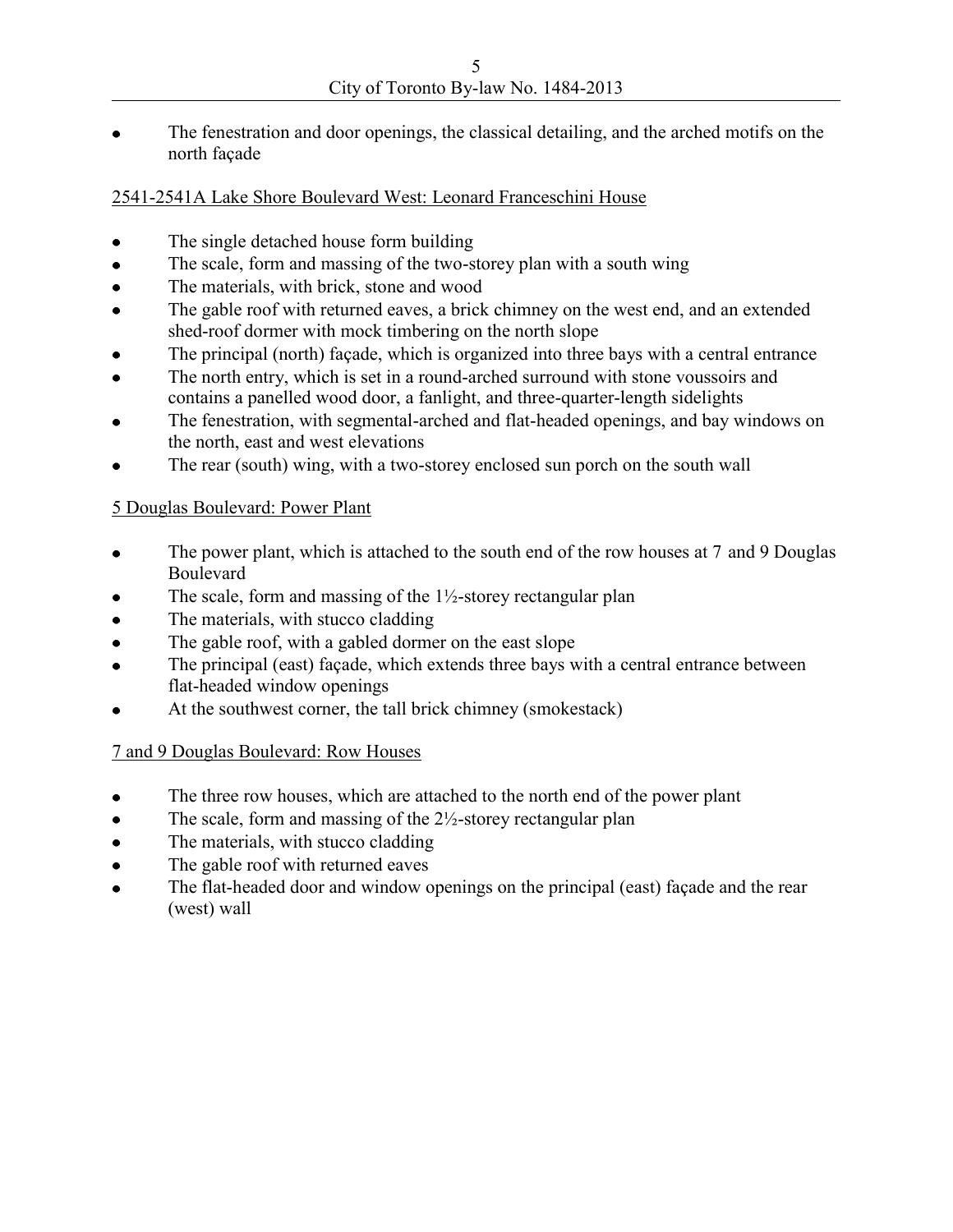#### **SCHEDULE "B"** LEGAL DESCRIPTION

PIN 07626-0002 (LT)

PCL 10-1 SEC B1217 LT 10 PL 1217 TORONTO; LT 11 PL 1217 TORONTO; LT 12 PL 1217 TORONTO; LT 13 PL 1217 TORONTO; LT 14 PL 1217 TORONTO

City of Toronto (former City of Etobicoke) and Province of Ontario Land Titles Division of the Toronto Registry Office (No. 66)

The hereinbefore described land being delineated by heavy outline on Sketch No. PS-2013-101 dated October 22, 2013, as set out in Schedule "C".